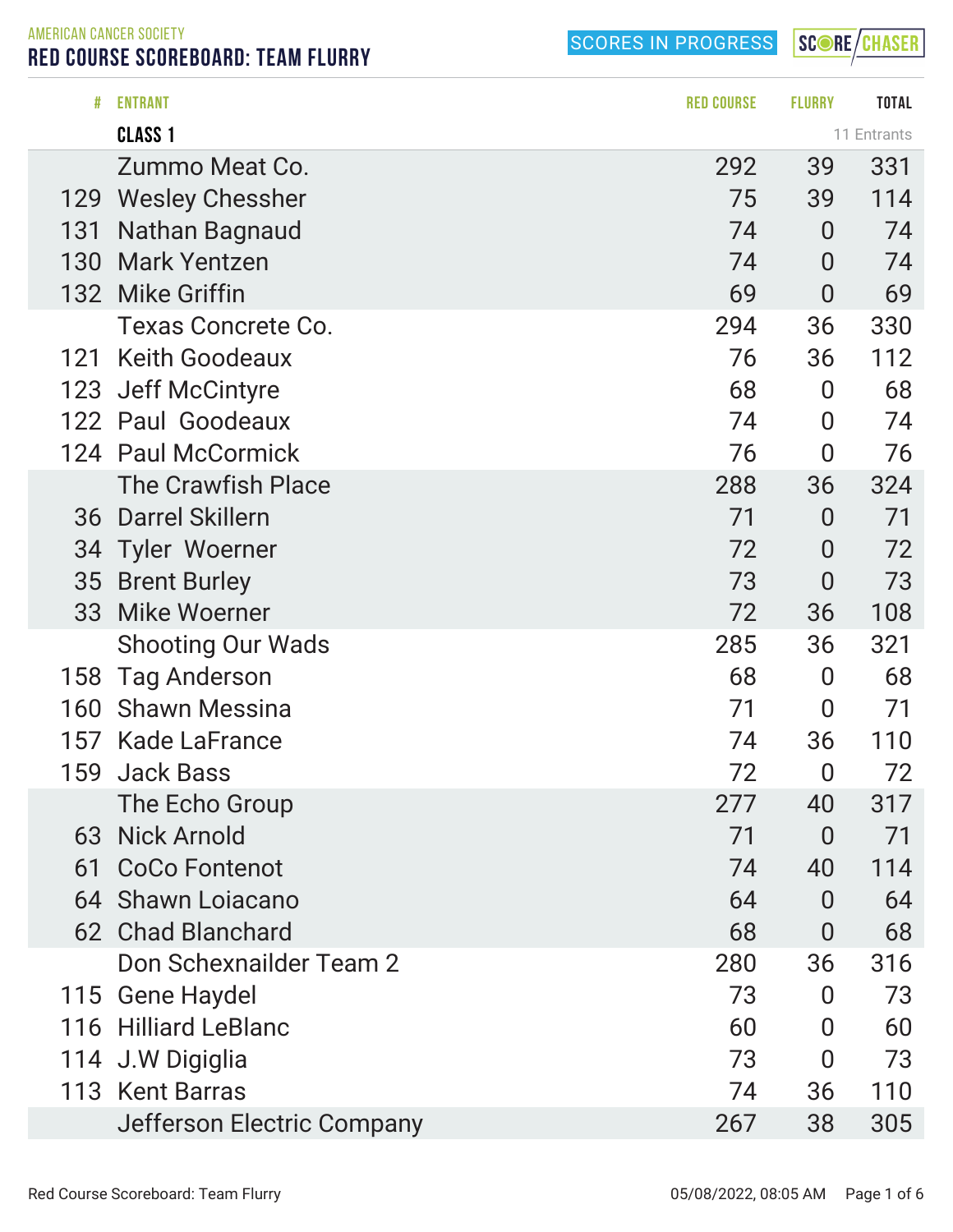SCORE/CHASER

AMERICAN CANCER SOCIETY RED COURSE SCOREBOARD: TEAM FLURRY

| #              | <b>ENTRANT</b>                              | <b>RED COURSE</b> | <b>FLURRY</b>  | <b>TOTAL</b> |
|----------------|---------------------------------------------|-------------------|----------------|--------------|
|                | <b>CLASS 1 (CONTINUED)</b>                  |                   |                | 11 Entrants  |
| 133            | Alan Domingue                               | 73                | 38             | 111          |
| 134            | Larry Plunk Jr.                             | 69                | $\overline{0}$ | 69           |
| 135            | <b>Mark Banks</b>                           | 75                | $\overline{0}$ | 75           |
| 136            | <b>Jug Harrell</b>                          | 50                | $\overline{0}$ | 50           |
|                | <b>Dust Devils</b>                          | 263               | 36             | 299          |
| 150            | Josh Winkelmann                             | 62                | $\overline{0}$ | 62           |
| 149            | <b>Chandler Varnado</b>                     | 72                | 36             | 108          |
| 152            | <b>Brandon Prazak</b>                       | 62                | $\overline{0}$ | 62           |
| 151            | <b>Todd McDaniel</b>                        | 67                | $\overline{0}$ | 67           |
|                | <b>Southeast Texas Chevy Dealers Team 2</b> | 255               | 36             | 291          |
| 13             | Ronnie Anderson                             | 70                | 36             | 106          |
| 16             | <b>Alex Donalso</b>                         | 49                | $\overline{0}$ | 49           |
| 15             | <b>Chris McAtee</b>                         | 76                | $\overline{0}$ | 76           |
|                | 14 Roger Baird                              | 60                | $\overline{0}$ | 60           |
|                | Cobb                                        | 244               | 36             | 280          |
| 4              | Matt Tarleton Jr.                           | 55                | 0              | 55           |
| $\overline{2}$ | <b>Clint Caywood</b>                        | 61                | $\overline{0}$ | 61           |
| 3              | <b>Mike Boone</b>                           | 65                | $\overline{0}$ | 65           |
| 1              | <b>Jason Butler</b>                         | 63                | 36             | 99           |
|                | Southeast Texas Chevy Dealers Team 3        | 244               | 35             | 279          |
| 19             | <b>CG Ghost</b>                             | 62                | 0              | 62           |
|                | 17 Charles Gravenmier                       | 64                | 35             | 99           |
| 20             | <b>BB Ghost</b>                             | 58                | $\overline{0}$ | 58           |
|                | 18 Ben Barefield                            | 60                | $\overline{0}$ | 60           |
|                | <b>CLASS 2</b>                              |                   |                | 11 Entrants  |
|                | Floyd's Seafood                             | 243               | 32             | 275          |
| 90             | <b>Steve Wilson</b>                         | 64                | $\overline{0}$ | 64           |
| 89             | <b>Bert Lane</b>                            | 66                | 32             | 98           |
|                | 92 Sabrina Bergeron                         | 54                | $\overline{0}$ | 54           |
| 91             | <b>JD Burns</b>                             | 59                | 0              | 59           |
|                | <b>Valero Port Arthur Refinery</b>          | 231               | 33             | 264          |
|                |                                             |                   |                |              |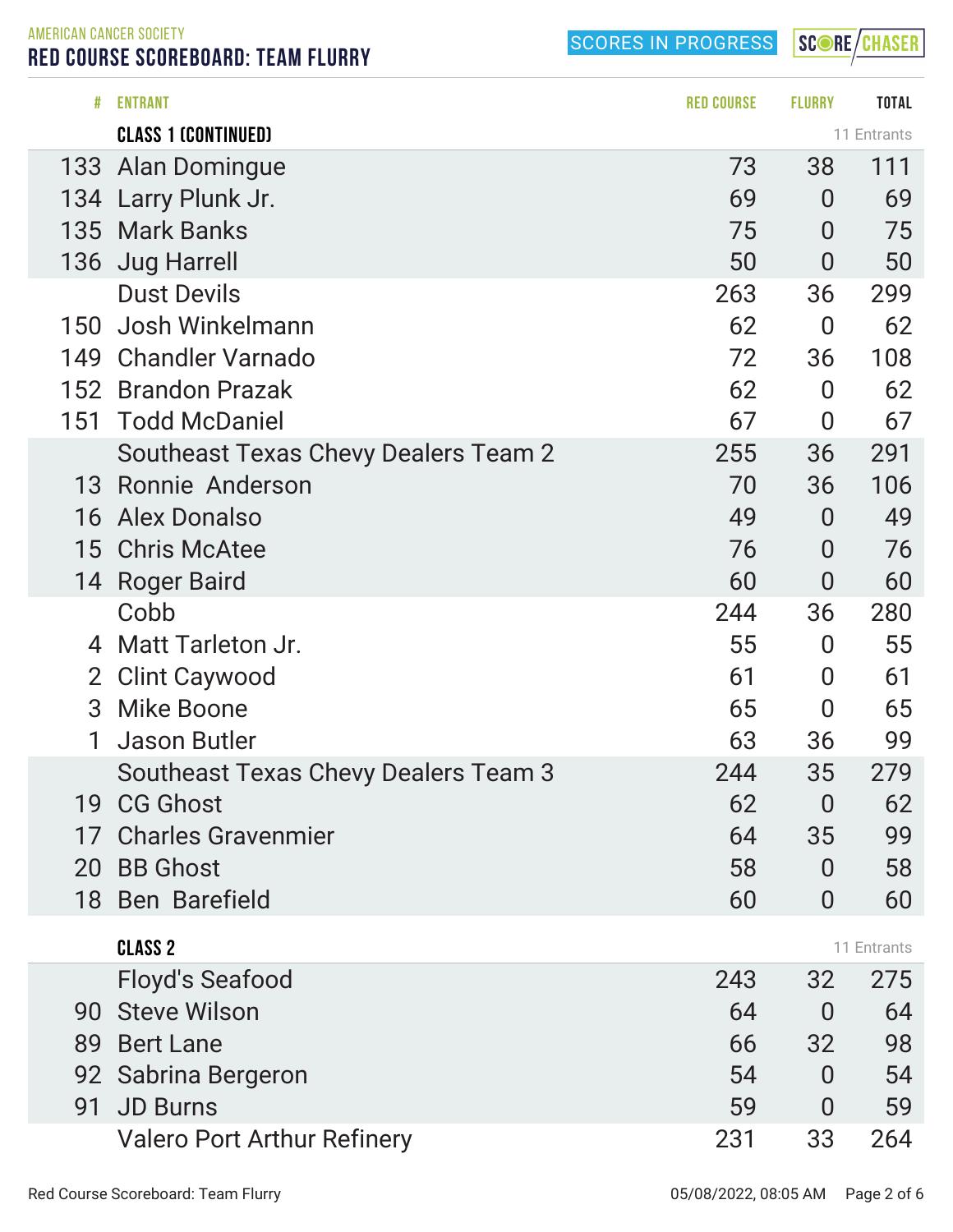AMERICAN CANCER SOCIETY RED COURSE SCOREBOARD: TEAM FLURRY

SCORES IN PROGRESS

SCORE/CHASER

| #   | <b>ENTRANT</b>                  | <b>RED COURSE</b> | <b>FLURRY</b>    | <b>TOTAL</b> |
|-----|---------------------------------|-------------------|------------------|--------------|
|     | <b>CLASS 2 (CONTINUED)</b>      |                   |                  | 11 Entrants  |
| 45  | <b>Carter Merriweather</b>      | 57                | 33               | 90           |
| 47  | Cash Loiacano                   | 59                | 0                | 59           |
| 46  | <b>Coy Meguess</b>              | 57                | $\overline{0}$   | 57           |
| 48  | <b>Clayton Meguess</b>          | 58                | 0                | 58           |
|     | Siben Equipment Team 2          | 212               | 33               | 245          |
| 59  | Keith Poland                    | 44                | $\overline{0}$   | 44           |
| 60  | Cory Taylor                     | 67                | $\bf{0}$         | 67           |
| 57  | <b>Bobby Ledet</b>              | 52                | 33               | 85           |
| 58  | <b>Tommy Laman</b>              | 49                | $\overline{0}$   | 49           |
|     | <b>Gulf Coast A CRH Company</b> | 206               | 32               | 238          |
| 141 | <b>Brian Miller</b>             | 50                | 32               | 82           |
|     | 144 Stephen West                | 55                | $\boldsymbol{0}$ | 55           |
|     | 142 Ryan Malone                 | 47                | $\bf{0}$         | 47           |
| 143 | <b>Dennis Landry</b>            | 54                | 0                | 54           |
|     | Don Schexnailder Team 1         | 212               | 25               | 237          |
| 112 | <b>Ron Wisby</b>                | 56                | $\overline{0}$   | 56           |
| 110 | <b>Tomy Tyree</b>               | 41                | $\bf{0}$         | 41           |
| 111 | Dave Grubbs                     | 50                | $\overline{0}$   | 50           |
| 109 | <b>Don Shexnaider</b>           | 65                | 25               | 90           |
|     | Ultra-Con                       | 201               | 35               | 236          |
| 99  | <b>Tim Trotter</b>              | 63                | 0                | 63           |
| 97  | <b>Roy Whitehead</b>            | 37                | 35               | 72           |
|     | 100 Tyler Trotter               | 53                | $\overline{0}$   | 53           |
|     | 98 Jody Lambright               | 48                | 0                | 48           |
|     | <b>BASF</b>                     | 202               | 30               | 232          |
|     | 50 Weston Brown                 | 49                | 0                | 49           |
| 51  | <b>Andrew Broussard</b>         | 56                | $\overline{0}$   | 56           |
|     | 49 Ethan Brown                  | 59                | 30               | 89           |
|     | 52 Jacek Jareozki               | 38                | $\bf{0}$         | 38           |
|     | Siben Equipment Team 1          | 203               | 28               | 231          |
|     | 56 Jake Keohl                   | 57                | $\bf{0}$         | 57           |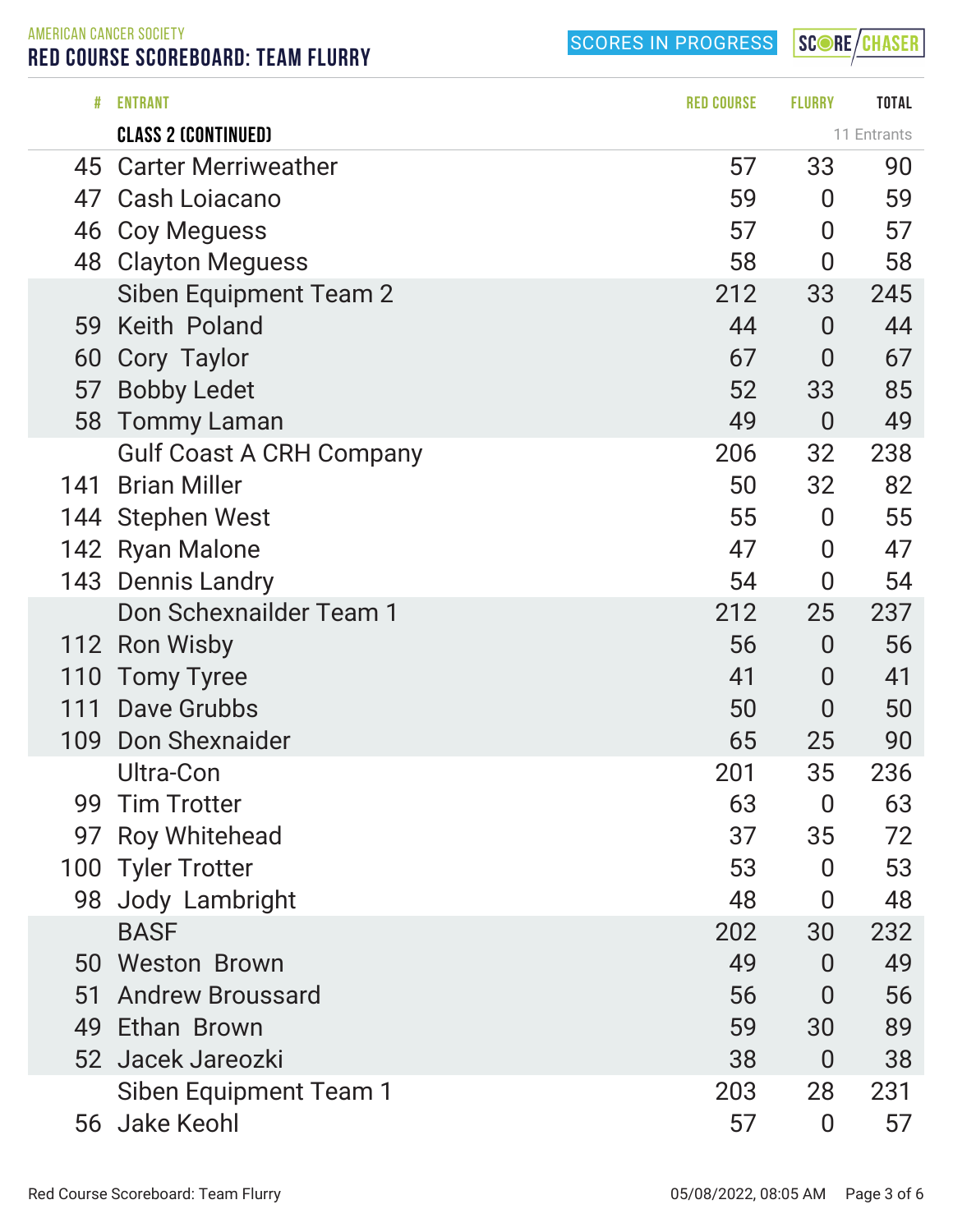SCORE/CHASER

AMERICAN CANCER SOCIETY RED COURSE SCOREBOARD: TEAM FLURRY

|     | <b>Spindletop Plumbing</b>                           | 201                  | 28             | 229         |
|-----|------------------------------------------------------|----------------------|----------------|-------------|
| 87  | <b>Matt Seehusen</b>                                 | 52                   | $\overline{0}$ | 52          |
|     | 88 Matt Tilley                                       | 53                   | $\overline{0}$ | 53          |
|     | 85 Lane Seehusen                                     | 51                   | 28             | 79          |
| 86  | <b>Justin Stevens</b>                                | 45                   | $\overline{0}$ | 45          |
|     | Arceneaux, Wilson, & Cole, LLC                       | 193                  | 30             | 223         |
| 32  | <b>Seth Woods</b>                                    | 54                   | $\overline{0}$ | 54          |
| 29  | <b>Calvin Prosen</b>                                 | 44                   | 30             | 74          |
| 30  | Joe Wilson                                           | 58                   | $\overline{0}$ | 58          |
| 31  | Caden Coplen                                         | 37                   | $\bf{0}$       | 37          |
|     | <b>Natgasoline</b>                                   | 176                  | 30             | 206         |
| 79  | <b>Aaron Guy</b>                                     | 44                   | $\overline{0}$ | 44          |
|     | 78 Cody Hart                                         | 40                   | $\overline{0}$ | 40          |
|     | 77 Shane Prejean                                     | 52                   | 30             | 82          |
| 80  | <b>Michael McElroy</b>                               | 40                   | $\overline{0}$ | 40          |
|     |                                                      |                      |                |             |
|     | <b>CLASS 3</b>                                       |                      |                | 12 Entrants |
|     | <b>Monument Constructors</b>                         | 178                  | 26             | 204         |
| 106 | <b>Mason Rhodes</b>                                  | 57                   | $\overline{0}$ | 57          |
|     | 105 Cooper Mattison                                  | 41                   | 26             | 67          |
| 108 | <b>Bryce Blanchard</b>                               | 26                   | $\overline{0}$ | 26          |
| 107 | <b>Ethan East</b>                                    | 54                   | $\bf{0}$       | 54          |
|     | <b>First Financial Bank</b>                          | 174                  | 28             | 202         |
| 154 | <b>Brandon Tillery</b>                               | 54                   | $\overline{0}$ | 54          |
|     | 156 Will Harper                                      | 37                   | $\overline{0}$ | 37          |
|     | 155 Bryron Lutz                                      | 32                   | 0              | 32          |
|     | 153 Tj Lingle                                        | 51                   | 28             | 79          |
|     | <b>G&amp;G Enterprises Construction Corp. Team 2</b> | 176                  | 25             | 201         |
|     | 5 Steven Weldon                                      | 50                   | 25             | 75          |
|     | Red Course Scoreboard: Team Flurry                   | 05/08/2022, 08:05 AM |                | Page 4 of 6 |

# ENTRANT RED COURSE FLURRY TOTAL

Jonathan Erickson 46 0 46

 Daren Sieben 54 0 54 Keith Sieben 46 28 74

CLASS 2 (CONTINUED) **CLASS 2** (CONTINUED)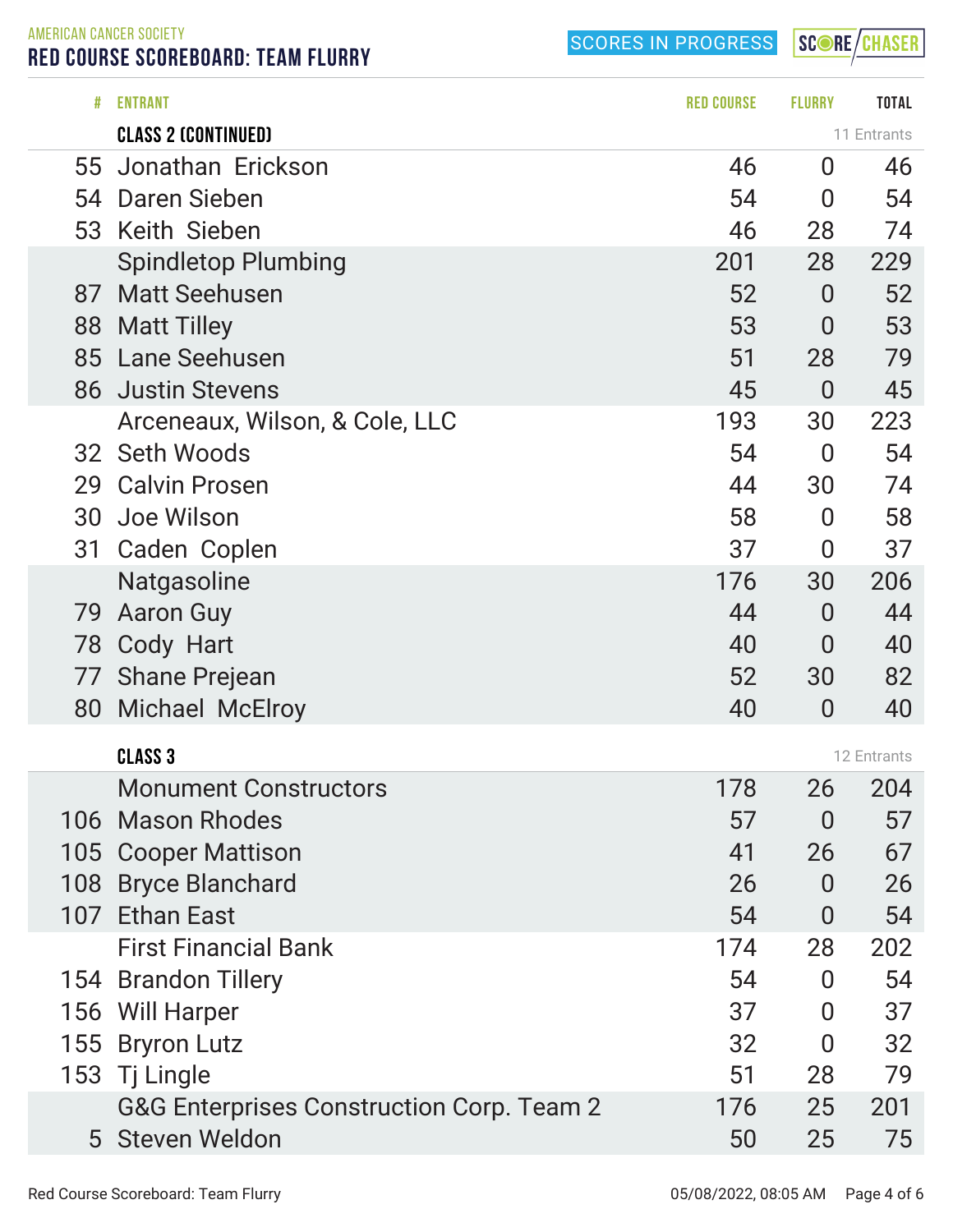SCORE/CHASER

AMERICAN CANCER SOCIETY RED COURSE SCOREBOARD: TEAM FLURRY

|     | <b>CLASS 3 (CONTINUED)</b>               |     |                  | 12 Entrants |
|-----|------------------------------------------|-----|------------------|-------------|
| 7   | David Arredono                           | 32  | $\overline{0}$   | 32          |
| 8   | Rowdy                                    | 43  | $\overline{0}$   | 43          |
| 6   | <b>Cade Deaver</b>                       | 51  | $\overline{0}$   | 51          |
|     | <b>Coburn Supply</b>                     | 197 | $\overline{0}$   | 197         |
| 146 | <b>Brian McNeely</b>                     | 53  | $\overline{0}$   | 53          |
| 145 | <b>Matt Hebert</b>                       | 50  | $\boldsymbol{0}$ | 50          |
| 147 | <b>Terry Johnson</b>                     | 51  | $\boldsymbol{0}$ | 51          |
| 148 | <b>Cody Robinson</b>                     | 43  | $\boldsymbol{0}$ | 43          |
|     | Flo-Spek Team 1                          | 190 | $\overline{0}$   | 190         |
| 102 | <b>Butch Wiggins</b>                     | 44  | $\overline{0}$   | 44          |
| 101 | <b>Vince Rinando</b>                     | 51  | $\overline{0}$   | 51          |
| 103 | Joe Herink                               | 47  | $\overline{0}$   | 47          |
| 104 | <b>Mike Herod</b>                        | 48  | $\overline{0}$   | 48          |
|     | <b>ABC Supply</b>                        | 187 | $\overline{0}$   | 187         |
| 83  | <b>Trenton Hudson</b>                    | 42  | $\overline{0}$   | 42          |
| 84  | <b>Tate Ardis</b>                        | 51  | $\boldsymbol{0}$ | 51          |
| 82  | William Wright                           | 40  | $\overline{0}$   | 40          |
| 81  | <b>Grady Weldon</b>                      | 54  | $\overline{0}$   | 54          |
|     | Southeast Texas Chevy Dealers Team 1     | 157 | 29               | 186         |
| 11  | <b>Justin H</b>                          | 43  | $\overline{0}$   | 43          |
| 12  | HC                                       | 45  | $\overline{0}$   | 45          |
| 9   | <b>Hunter Carpenter</b>                  | 44  | 29               | 73          |
| 10  | <b>Caleb Powell</b>                      | 25  | $\overline{0}$   | 25          |
|     | <b>Kat Construction &amp; Excavation</b> | 157 | 28               | 185         |
| 68  | <b>Ramzey Clark</b>                      | 46  | $\overline{0}$   | 46          |
| 65  | <b>Rylee Bennett</b>                     | 36  | 28               | 64          |
| 66  | <b>Cole Wilson</b>                       | 46  | $\overline{0}$   | 46          |
| 67  | Jameson Walker                           | 29  | $\overline{0}$   | 29          |
|     | <b>Mark McKee</b>                        | 166 | $\overline{0}$   | 166         |
| 137 | <b>Mark McKee</b>                        | 42  | $\overline{0}$   | 42          |
|     | 138 Karl Gassen                          | 42  | $\overline{0}$   | 42          |

# ENTRANT RED COURSE FLURRY TOTAL